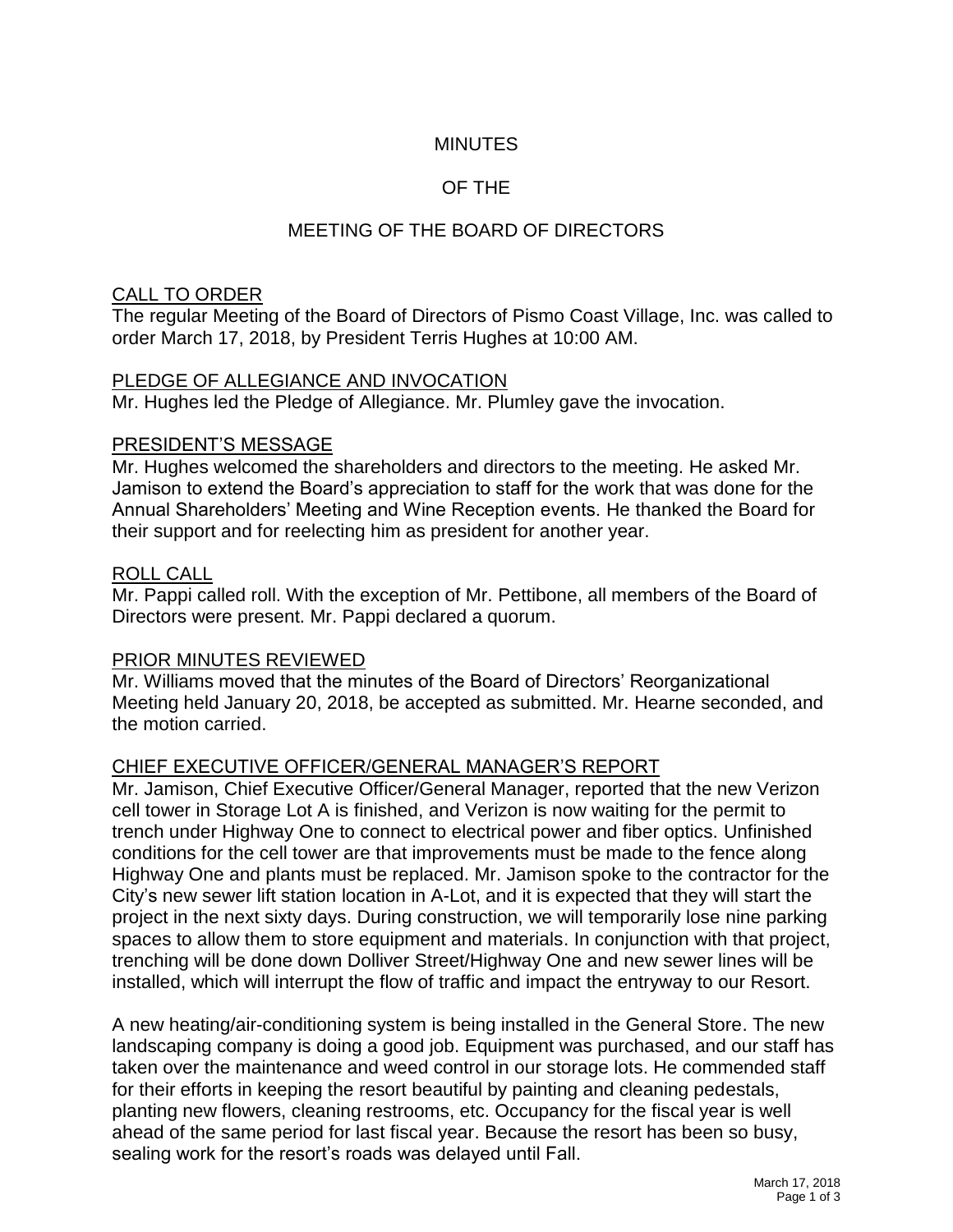He gave an update on the new RV Shop project, stating that our architect is now collecting drawings from the electrical, mechanical, and structural engineers, which will be consolidated into the packet that will be submitted to the County for review and approval. He thanked Mr. Skaggs for his assistance in reviewing plans and making suggestions.

A new Hino truck was ordered for the Trailer Movers' fleet to replace the oldest International truck that recently died. The old truck is now at the facility that will transfer the towing hardware from the old truck to the new truck to make it operational.

Because we are dog-friendly, Pismo Coast Village is a sponsor for the Pismo Paw'p Fest, a fundraiser event for Woods Humane Society with dog-oriented activities. Sky River will film a commercial next week that will feature a new RV owner coming to stay at our Resort as their first RVing adventure. Last week, Mr. Jamison attended a meeting in Sacramento to participate in a discussion on tourism and promoting the RV and camping industries in California. He reminded everyone that the third weekend in May will be the 11<sup>th</sup> Annual Vintage Trailer Rally, with approximately 300 vintage RVs in the Resort. In conjunction with that event, journalist Jeff Crider, who writes for national publications and our state association, CalARVC, will be in the Resort to report on the Rally. Visit California expects to send someone to report on the event, and Sky River will also be here with a film crew.

EXECUTIVE AND PERSONNEL & COMPENSATION/BENEFITS COMMITTEE REPORT

Mr. Nelson, Chair of the Personnel and Compensation/Benefits Committee, reported that there was a joint meeting held yesterday with the Executive Committee. Except for Mr. Nunlist, all committee members were present. Mr. Jamison also attended. At the meeting, Mr. Jamison informed the committees that the transition of the 401(k) Plan to Merrill Lynch is now complete, and plan participants have made positive comments about the change. Mr. Jamison also gave the committees an update on the resort. Following Mr. Jamison's report, the Committee went into a closed session.

### FINANCE COMMITTEE REPORT

Mr. Hardesty, Chair, reported that the Committee met this morning. Except for Mr. Pettibone, all committee members were present. Mr. Hughes and Mr. Jamison also attended. The Finance Committee reviewed income and expenses for the first five months of the fiscal year, and comparisons were made to budgeted amounts. The Committee also reviewed variances, capital expenditures and the balance sheet, which was found to be strong.

## OPERATIONS COMMITTEE REPORT

Mr. Plumley, Chair, said that the Operations Committee met this morning; all committee members were present. The Committee reviewed the draft of the 2019 Shareholder Information Manual/Calendar and will continue discussion at their May meeting prior to presenting the document for adoption by the Board. Also discussed was trash enclosures, and the Committee's suggestions will be forwarded to management.